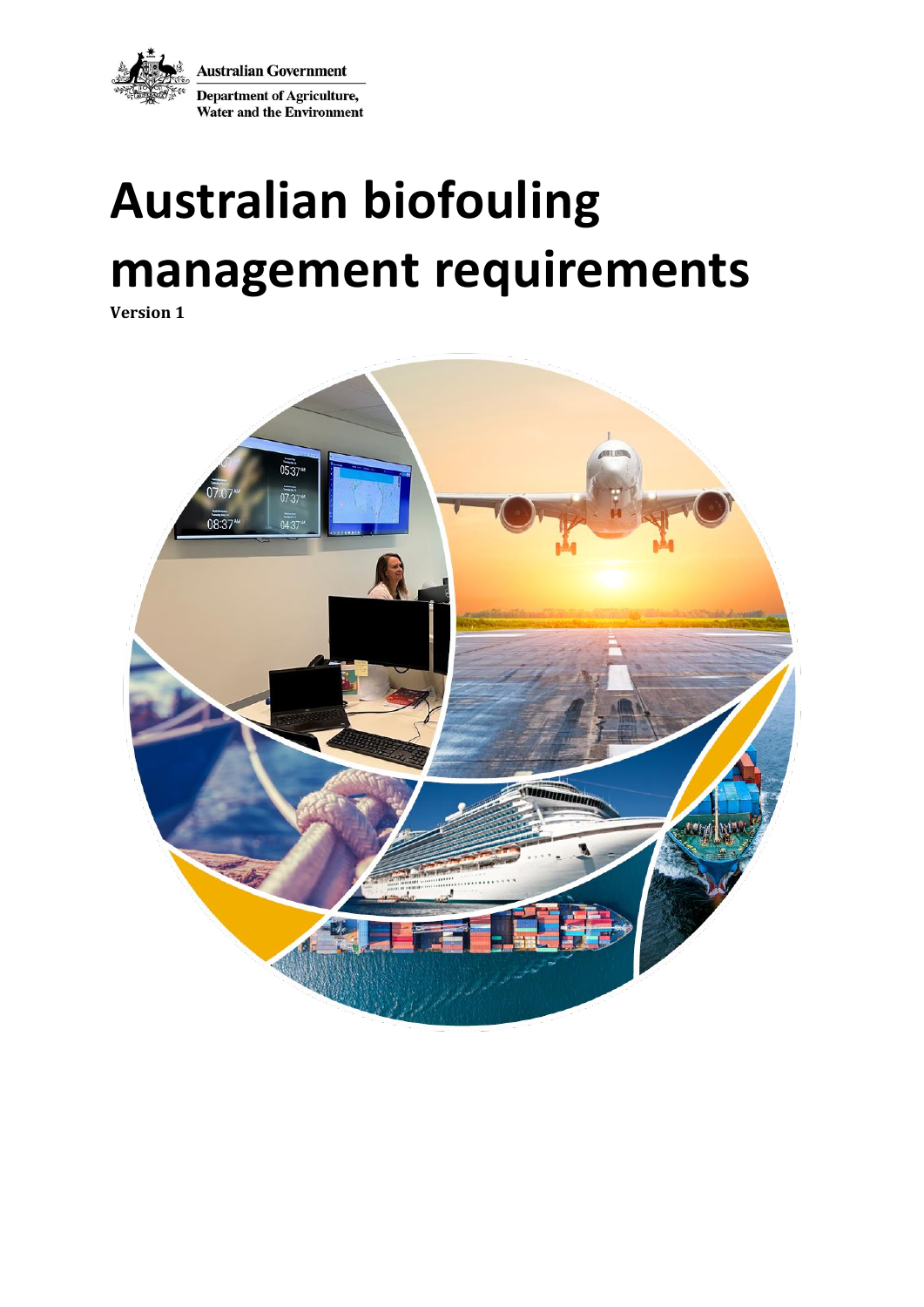#### © Commonwealth of Australia 2022

#### **Ownership of intellectual property rights**

Unless otherwise noted, copyright (and any other intellectual property rights) in this publication is owned by the Commonwealth of Australia (referred to as the Commonwealth).

#### **Creative Commons licence**

All material in this publication is licensed under [a Creative Commons Attribution 4.0 International Licence](https://creativecommons.org/licenses/by/4.0/legalcode) except content supplied by third parties, logos and the Commonwealth Coat of Arms.

Inquiries about the licence and any use of this document should be emailed t[o copyright@awe.gov.au.](mailto:copyright@awe.gov.au)



#### **Cataloguing data**

This publication (and any material sourced from it) should be attributed as: DAWE 2022, *Australian biofouling management requirements* (Version 1), Department of Agriculture, Water and the Environment, Canberra, May. CC BY 4.0.

This publication is available a[t awe.gov.au/biofouling.](https://www.awe.gov.au/biofouling)

Department of Agriculture, Water and the Environment GPO Box 858 Canberra ACT 2601 Telephone 1800 900 090 We[b awe.gov.au](https://www.awe.gov.au/)

#### **Disclaimer**

The Australian Government acting through the Department of Agriculture, Water and the Environment has exercised due care and skill in preparing and compiling the information and data in this publication. Notwithstanding, the Department of Agriculture, Water and the Environment, its employees and advisers disclaim all liability, including liability for negligence and for any loss, damage, injury, expense or cost incurred by any person as a result of accessing, using or relying on any of the information or data in this publication to the maximum extent permitted by law.

#### **Acknowledgement of Country**

We acknowledge the Traditional Custodians of Australia and their continuing connection to land and sea, waters, environment and community. We pay our respects to the Traditional Custodians of the lands we live and work on, their culture, and their Elders past and present.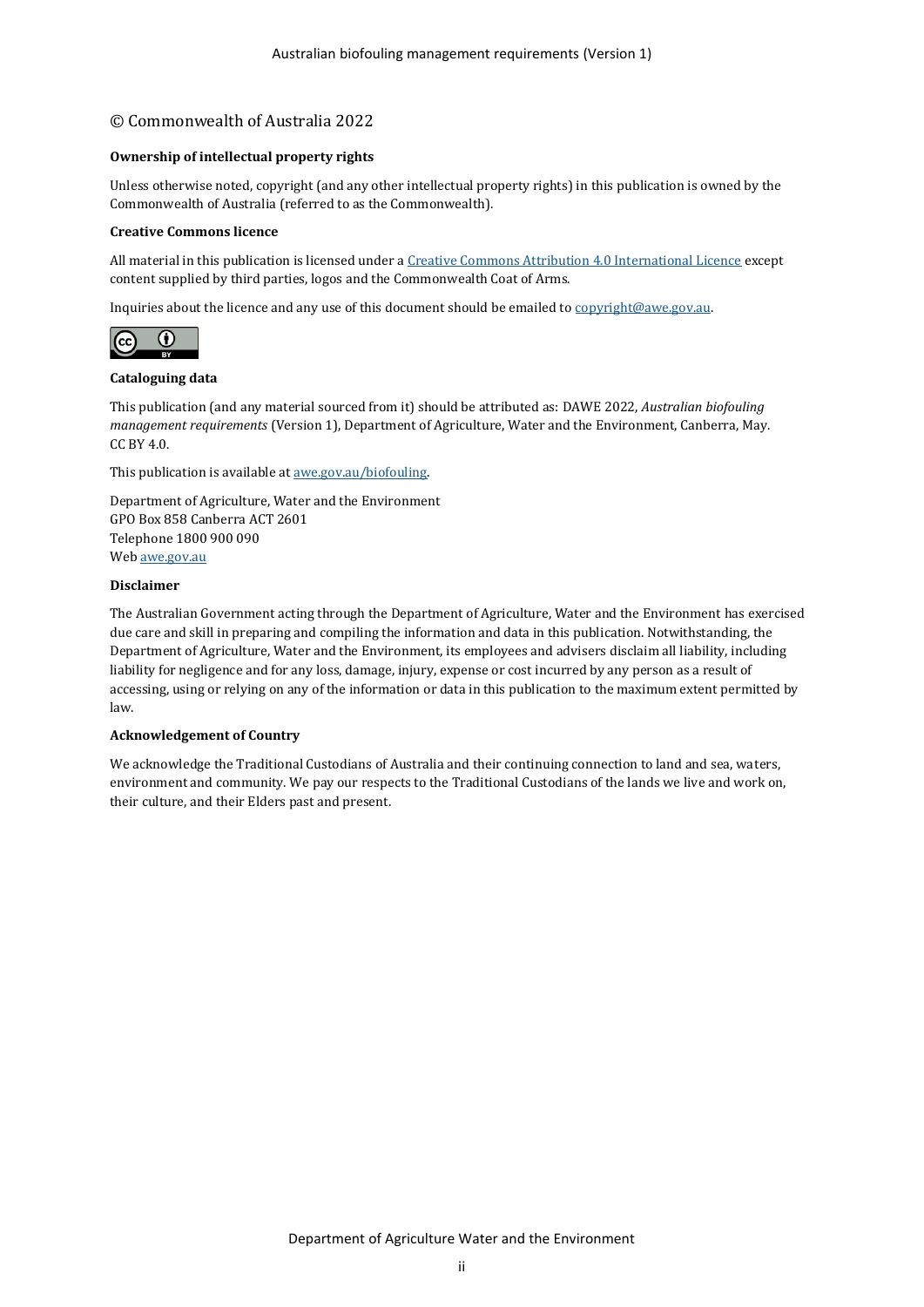### **Contents**

| $\mathbf{1}$   |                                                                          |                                                                          |  |
|----------------|--------------------------------------------------------------------------|--------------------------------------------------------------------------|--|
| $\mathbf{2}$   |                                                                          |                                                                          |  |
|                | 2.1                                                                      |                                                                          |  |
|                | 2.2                                                                      |                                                                          |  |
| 3              |                                                                          |                                                                          |  |
|                | 3.1                                                                      |                                                                          |  |
|                | 3.2                                                                      |                                                                          |  |
|                | 3.3                                                                      | Alternative biofouling management method pre-approved by the department5 |  |
| 4              | Vessel operators that cannot demonstrate proactive biofouling management |                                                                          |  |
|                |                                                                          |                                                                          |  |
| $5^{\circ}$    |                                                                          |                                                                          |  |
| 6              |                                                                          |                                                                          |  |
| 7 <sup>7</sup> |                                                                          |                                                                          |  |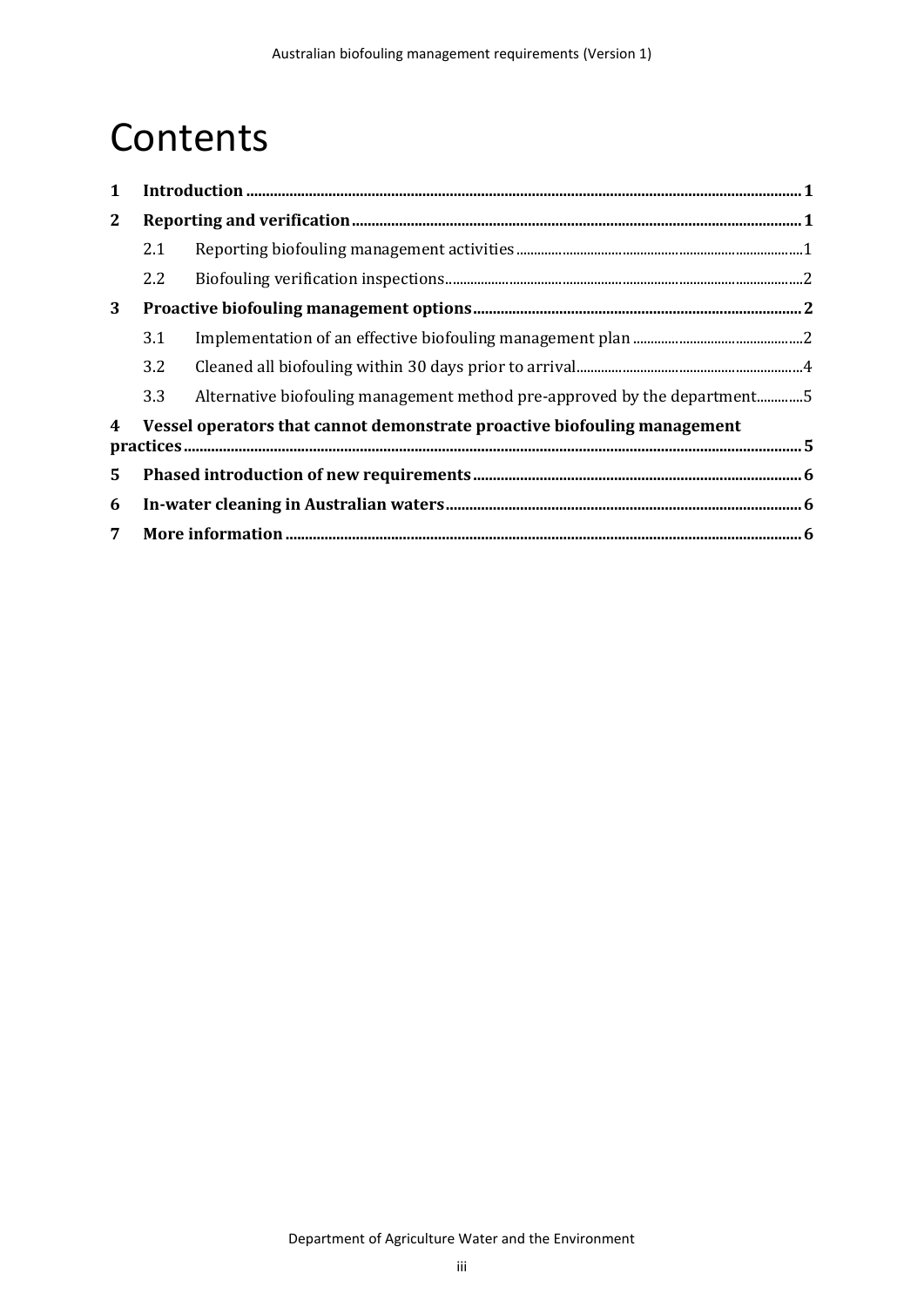## <span id="page-3-0"></span>1 Introduction

The Australian biofouling management requirements set out vessel operator obligations for the management of biofouling when operating vessels under biosecurity control within Australian territorial seas.

The department's powers to manage biosecurity risk associated with biofouling are contained in the *Commonwealth Biosecurity Act 2015* and associated legislation.

The requirements provide guidance for vessel operators on best practice and applies to operators of all international vessels that are subject to biosecurity control while in Australian territorial seas. Contact details for more information on these requirements is included in [section 7.](#page-8-2)

Some Australian state and territory legislation relates to the management of biofouling. Please check with the relevant [state and territory contacts](https://www.awe.gov.au/biosecurity-trade/aircraft-vessels-military/vessels/marine-pest-biosecurity/biofouling/anti-fouling-and-inwater-cleaning-guidelines) to ensure compliance with their requirements.

We will be verifying the accuracy of information provided in the pre-arrival report as part of vessel inspections.

An education phase for the requirements will apply from 15 June 2022 to 15 December 2023. During this time we will seek to assist vessel operators in meeting their regulatory obligations by providing information and advice to help them understand what is expected and ensure their actions are compliant.

During the education phase there will be a focus on improving the quality and effectiveness of biofouling management plans.

### <span id="page-3-1"></span>2 Reporting and verification

### <span id="page-3-2"></span>**2.1 Reporting biofouling management activities**

All operators of vessels intending to enter Australian territorial waters must provide information relating to biofouling management through the mandatory pre-arrival report (PAR).

From 15 June 2022, the PAR will include the following questions about biofouling management:

- 1) Does the vessel have an effective biofouling management plan?
- 2) Has the vessel been cleaned of all biofouling within 30 days of arriving in Australia?
- 3) Does the vessel have an alternative biofouling management method that has been preapproved by the department?
- 4) Do you intend to in-water (underwater) clean biofouling in Australia?

Vessel operators that do not implement accepted biofouling management practices will be subject to further questions and assessment of the biosecurity risk associated with biofouling on the vessel.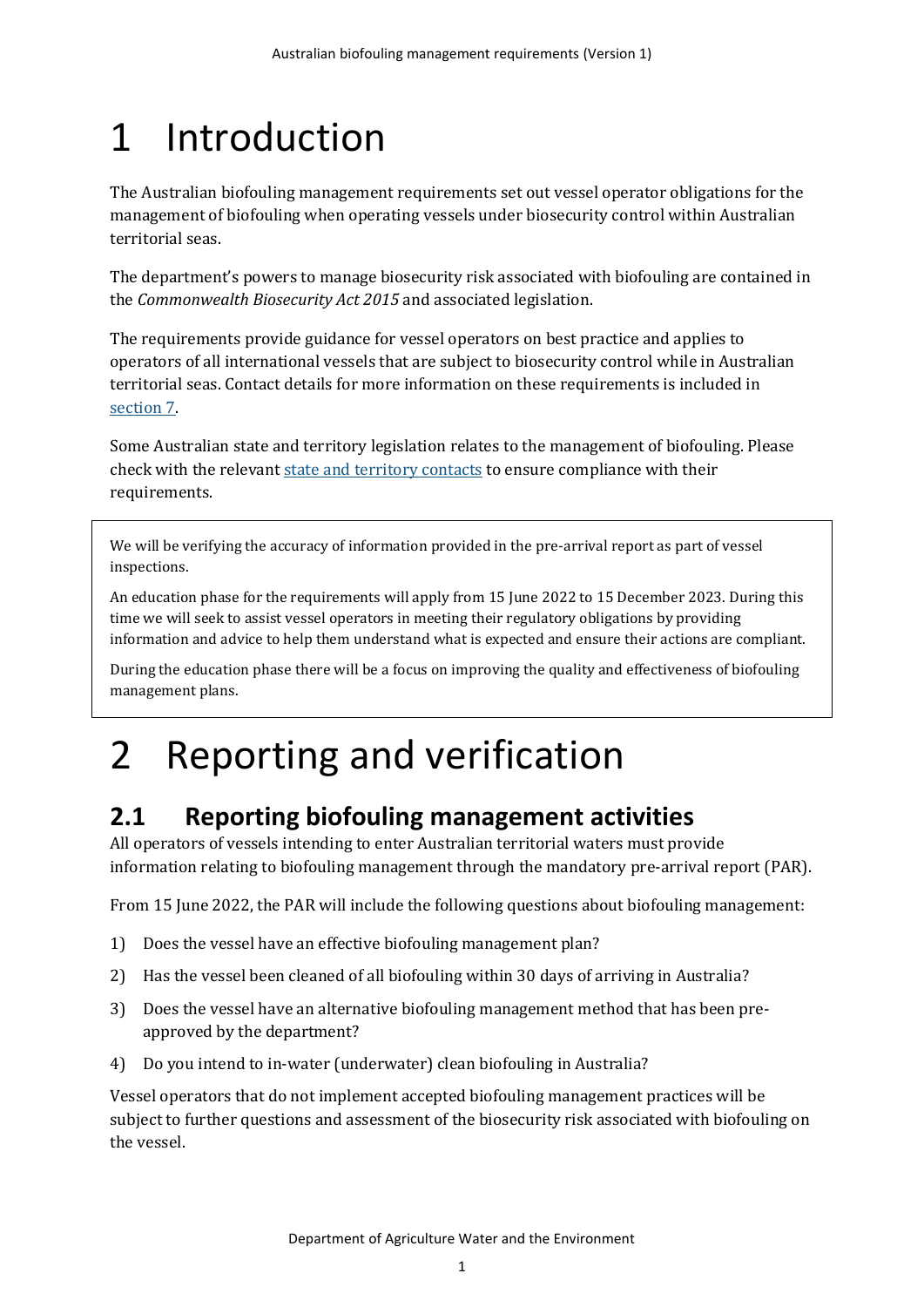### <span id="page-4-0"></span>**2.2 Biofouling verification inspections**

Biosecurity officers may verify the accuracy of biofouling management information reported in the PAR during vessel inspections. Sufficient evidence must be available for verification on request. The department may also conduct inspections of vessels' submerged hull and niche areas.

## <span id="page-4-1"></span>3 Proactive biofouling management options

Vessel operators can demonstrate proactive management of biofouling by implementing one of the 3 accepted proactive biofouling management options:

- 1) Implementation of an effective biofouling management plan
- 2) Cleaned all biofouling within 30 days prior to arriving in Australian territory
- 3) Implementation of an alternative biofouling management method pre-approved by the department.

Documentary evidence must be available upon request by a departmental officer.

### <span id="page-4-2"></span>**3.1 Implementation of an effective biofouling management plan**

See PAR question 1) Does the vessel have an effective biofouling management plan?

#### **Documents required**

If you report that an effective biofouling management plan has been implemented, you must be able to provide the following documents to the department upon request:

- Biofouling management plan
- Biofouling record book
- Supporting evidence.

The documents must meet the requirements set out in this section.

#### **Biofouling management plan**

An effective biofouling management plan (BFMP) must be vessel specific and should be included in ships' operational documentation. The BFMP must provide sufficient detail for the crew to implement the specified biofouling management activities; including the following:

- vessel's particulars
- description of the planned operating profile, including
	- − typical operating speeds
	- − proportion underway at sea compared with periods berthed, anchored or moored
	- − typical operating areas or trading routes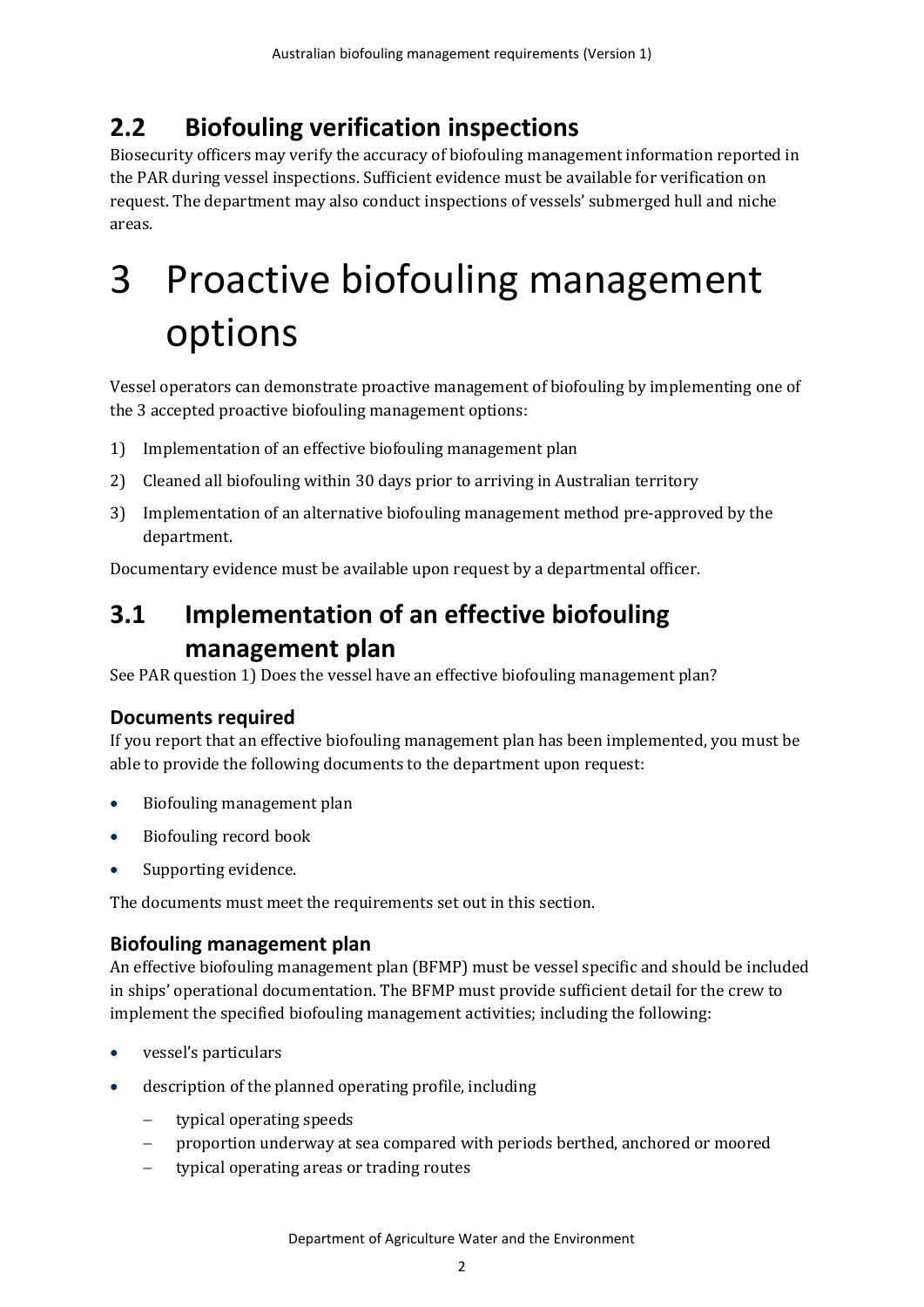- − planned duration between dry-docking or slipping
- details of the anti-fouling coatings on the vessel and operational information including
	- where they are applied, including niche areas
	- − a schedule of operational and maintenance activities
	- effective in-service period
	- − intended operating conditions
- details of the biofouling management activities for each of the niche areas of the vessel, including
	- schedule of planned inspections, repairs, maintenance and renewal of anti-fouling systems
	- − diagram of relevant locations on the vessel
- management actions that can be implemented based on the outcomes of in-water biofouling inspections
- contingency methods to be implemented if the vessel operates outside the operational profile set out in the BFMP
- planned in-water biofouling inspection schedule
- relevant safety procedures for the ship and crew
- detail the process to record information in a biofouling record book (BFRB) to verify all biofouling management activities that are completed.

An effectively implemented biofouling management plan consistent with the International Maritime Organization's 2011 Guidelines for the control and management of ships biofouling to minimize the transfer of invasive aquatic species will be accepted.

Th[e International Maritime Organization](https://www.imo.org/en/OurWork/Environment/Pages/Biofouling.aspx) and the [Institute of Marine Engineering, Science and Technology](https://www.imarest.org/special-interest-groups/biofouling-management/3505-template-for-biofouling-management-plan) provide templates for biofouling management plans.

It is not a requirement to have a biofouling management plan approved by a classification society.

#### **Biofouling record book**

The BFRB should contain a complete and up-to-date record of all biofouling management activities undertaken on the vessel, including:

- all operational and maintenance activities that have been carried out, consistent with the planned activities and schedules identified in the vessel's BFMP, including
	- − dates and locations of dry-docking or slippings, including the date the vessel was refloated and any measures taken to remove biofouling or renew or repair the antifouling system
	- the date and location of in-water inspections, the results of that inspection and any actions taken to manage observed biofouling
	- the date and location of internal seawater system inspection and maintenance, the results of the inspections and any actions taken to manage observed biofouling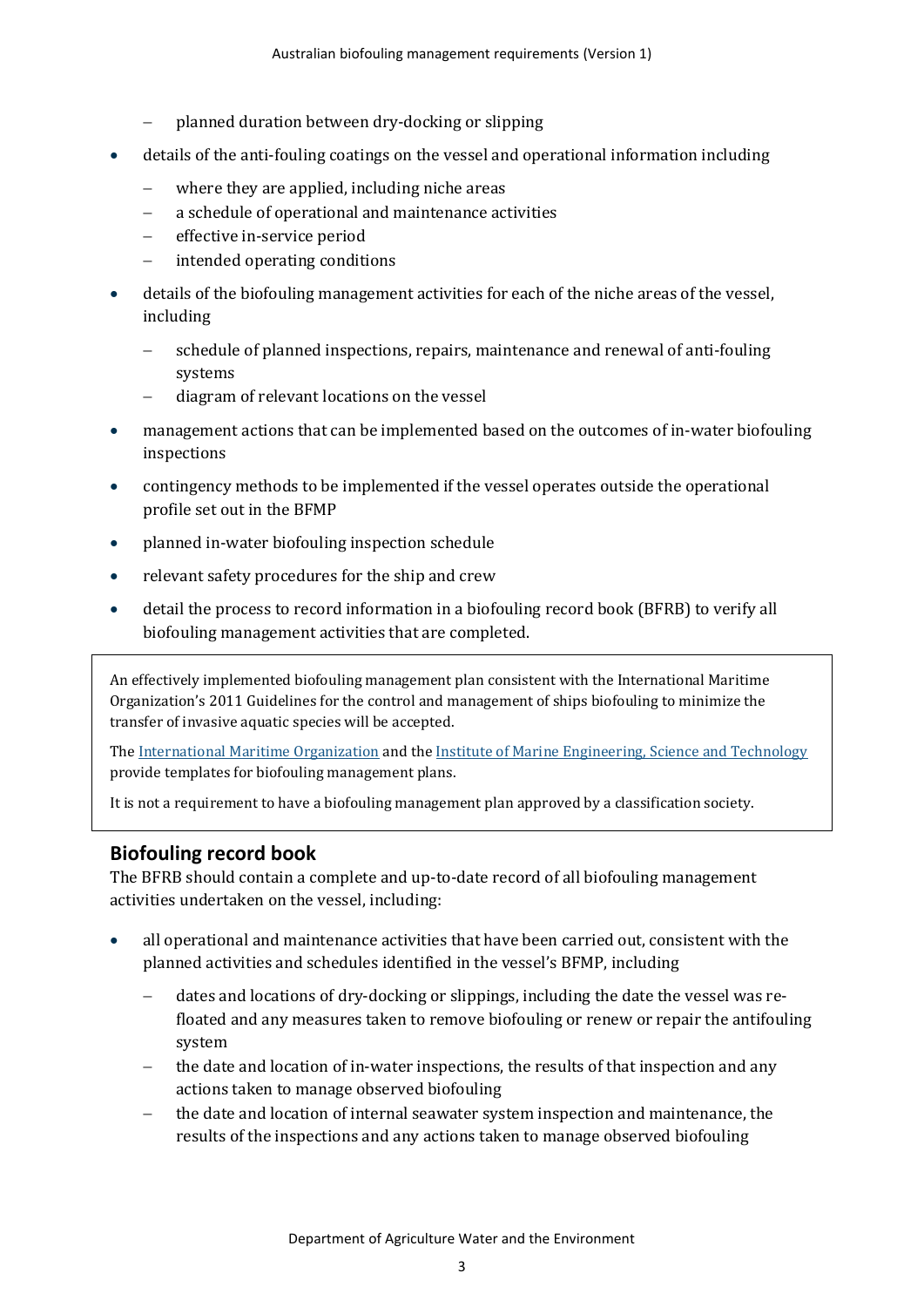- − details of any times the vessel has been operating outside the planned operating profile identified in the BFMP, including any times the vessel was laid up or inactive for extended periods of time
- other supporting documentation that may assist with decision making during the in-service period
	- General Arrangement schematics
	- − Docking Plan schematics
	- hull penetration, overboard discharge, ballast tank drainage plug schematics
	- internal seawater system schematics and simplified sketches/drawings
	- − Anti-fouling Coating Certificate (issued by a Classification Society)
	- − coating manufacturer's docking report
	- sketches, diagrams, schematics of areas vulnerable to biofouling accumulation
	- − Marine Growth Prevention System Operational Manual, diagrams, maintenance schedule.

The BFRB should be kept from the date the BFMP came into effect and retained for the life of the vessel. The biofouling record book may be electronic or in hard copy.

The BFRB should be made available for inspection on request.

### <span id="page-6-0"></span>**3.2 Cleaned all biofouling within 30 days prior to arrival**

See PAR question 2) Has the vessel been cleaned of all biofouling within 30 days of arriving in Australia?

#### **Documents required**

If you report that the vessel has had all biofouling cleaned (including from hull and niche areas) within 30 days prior to arrival in Australian territorial seas, you must be able to provide the following documents to the department on request:

- cleaning report
- supporting photographs or video.

The documents must meet the requirements set out in this section.

#### **Cleaning report**

A biofouling cleaning report must include the following:

- ship's particulars for the vessel that was cleaned
- details of the company that performed the cleaning operation
- location and date(s) that the cleaning operation took place and date the final report was provided
- specified areas of hull and niche areas that were cleaned and the methods utilised for each
- specified areas of the hull and niche areas that were not cleaned due to absence of biofouling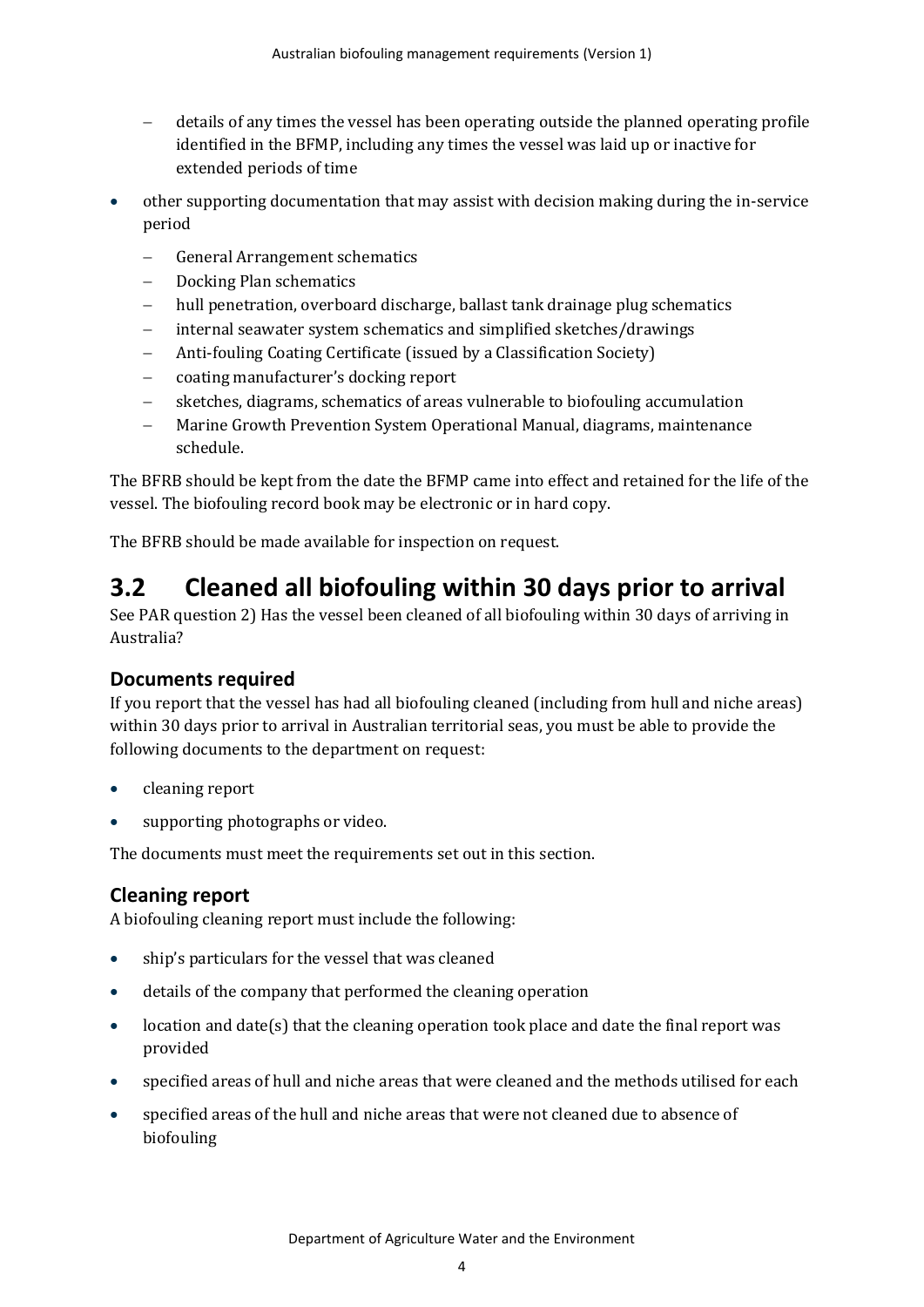- supporting photographs or video. All supporting photographs and video must include the following
	- − date stamp
	- − clear images of any biofouling present
	- − description of what the image shows, including location on the vessel.

### <span id="page-7-0"></span>**3.3 Alternative biofouling management method preapproved by the department**

See PAR question 3) Does the vessel have an alternative biofouling management method that has been pre-approved by the department?

#### **Documents required**

If you report the implementation an alternative biofouling management method pre-approved by the department, you must be able to provide the appropriate documentation on request, including:

- department issued approval, specific to the vessel and voyage
- any required documents as specified in the department issued approval.

The documents must meet the requirements set out in this section.

#### **Department approval of alternative biofouling management method**

The department may approve an alternative biofouling management method where it is satisfied that the vessel operator has demonstrated that:

- it is not practical for either method set out i[n section 3.1](#page-4-2) or [section 3.2](#page-6-0) to be implemented for that voyage
- the proposed alternative method appropriately manages the biosecurity risk associated with biofouling for that voyage.

The vessel operator must provide the information specified in the approval, on request.

If you want to propose an alternative biofouling management method, email the department immediately a[t marinepests@awe.gov.au.](mailto:marinepests@awe.gov.au)

## <span id="page-7-1"></span>4 Vessel operators that cannot demonstrate proactive biofouling management practices

A vessel operator that cannot demonstrate implementation of proactive management practices will be asked additional pre-arrival questions. The department will use the responses to make an initial assessment of the risk that the vessel presents.